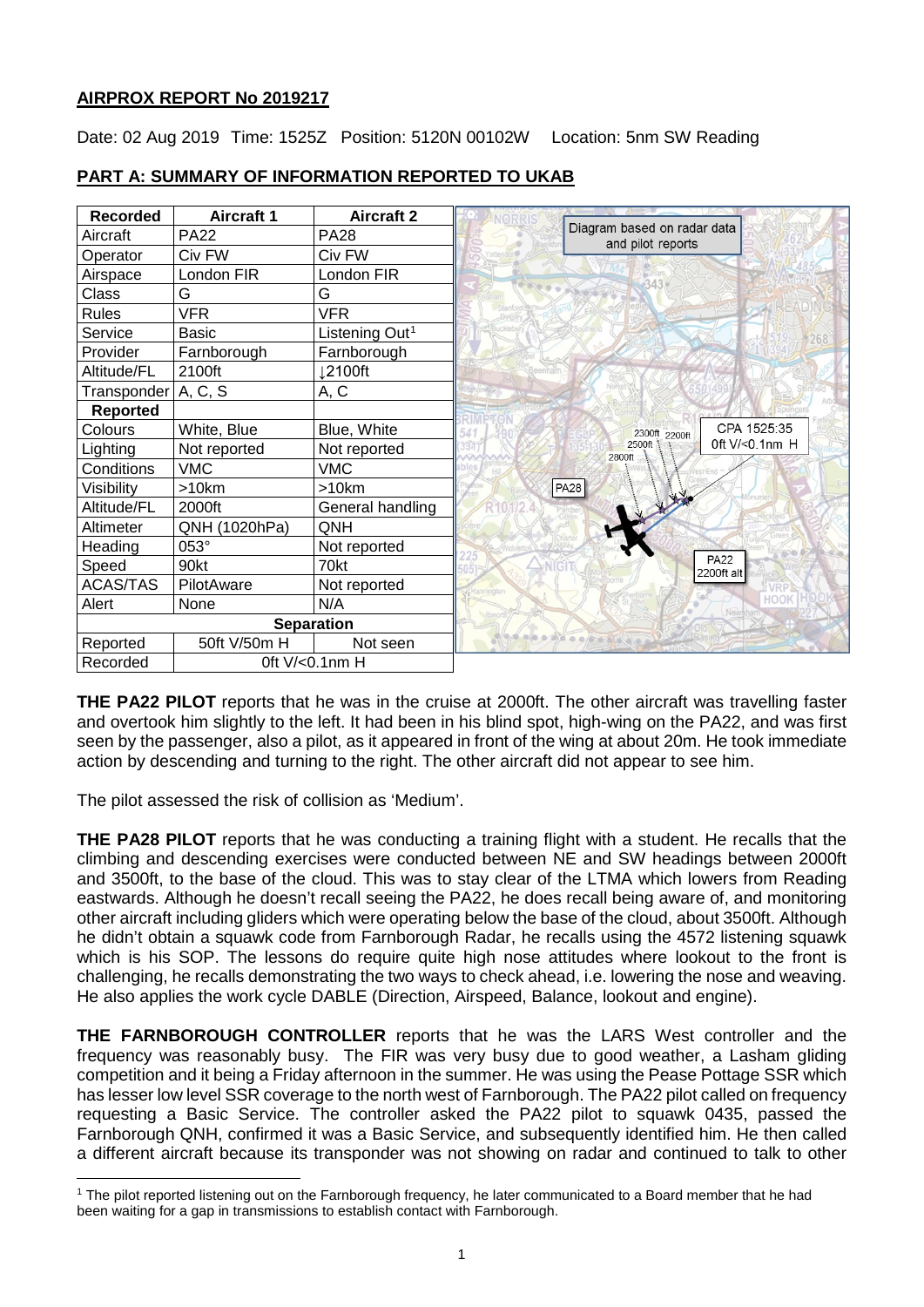aircraft. The radar recording shows the label of the PA22 was garbling, and at times stopped garbling and just showed 0435. This sometimes occurs when you get a double radar return but was possibly another aircraft squawking 4572. For a long period, it's not obvious there is another aircraft there, but at this time he was looking elsewhere on the radar and talking to Approach about inbound traffic. He then gave a proximity warning to another aircraft near CPT as he had seen there was converging traffic on its left. Shortly afterwards, the PA22 pilot stated on the frequency that he wanted to file an Airprox. He asked him for the details. The controller asked if that was the aircraft that he gave the warning on, but the PA22 pilot wasn't sure. In fact, the warning he had given was to the other aircraft near CPT, not the PA22 pilot. He informed the pilot that he would file the appropriate paperwork.

## **Factual Background**

The weather at Farnborough was recorded as follows:

METAR EGLF 021520Z 32004KT 260V010 9999 SCT043 24/13 Q1019

## **Analysis and Investigation**

#### **Investigation Report**

Farnborough did not provide an Investigation Report due to the ongoing investigation workload of the unit.

## **UKAB Secretariat**

The PA22 and PA28 pilots shared an equal responsibility for collision avoidance and not to operate in such proximity to other aircraft as to create a collision hazard<sup>[2](#page-1-0)</sup>. If the incident geometry is considered as overtaking then the PA22 pilot had right of way and the PA28 pilot was required to keep out of the way of the other aircraft by altering course to the right<sup>[3](#page-1-1)</sup>.

#### **Summary**

An Airprox was reported when a PA22 and a PA28 flew into proximity near Reading at 1525hrs on Friday 2<sup>nd</sup> of August 2019. Both pilots were operating under VFR in VMC, the PA22 pilot in receipt of a Basic Service from Farnborough and the PA28 pilot listening out on Farnborough's frequency.

# **PART B: SUMMARY OF THE BOARD'S DISCUSSIONS**

Information available consisted of reports from both pilots, radar photographs/video recordings and reports from the air traffic controller involved. Relevant contributory factors mentioned during the Board's discussions are highlighted within the text in bold, with the numbers referring to the Contributory Factors table displayed in Part C.

The Board began by discussing the actions of the Farnborough controller. Although the PA22 pilot had been in receipt of a Basic Service, the controller had been involved in tasks relating to higher priority traffic and had not monitored the flight of the PA22, nor was he required to do so. A Basic Service relies on the pilot avoiding other traffic unaided by controllers/ FISOs. Unlike a Traffic Service or Deconfliction Service, the provider of a Basic Service is not required to monitor the flight **(CF1)**.

Turning to the actions of the PA22 pilot, members noted that his PilotAware did not alert as it was expected to do **(CF4)**, and it was thought that this was perhaps a result of aerial blanking if the PA28 was slightly above the PA22 where its high-wing might blank the antenna. Members also agreed that the high-wing configuration of the PA22 probably also obscured the PA28 as it passed by from above and behind the aircraft **(CF5)**. Members noted that the PA22 pilot had only seen the PA28 as it

 $\overline{\phantom{a}}$ 

<span id="page-1-0"></span><sup>2</sup> SERA.3205 Proximity.

<span id="page-1-1"></span><sup>3</sup> SERA.3210 Right-of-way (c)(3) Overtaking.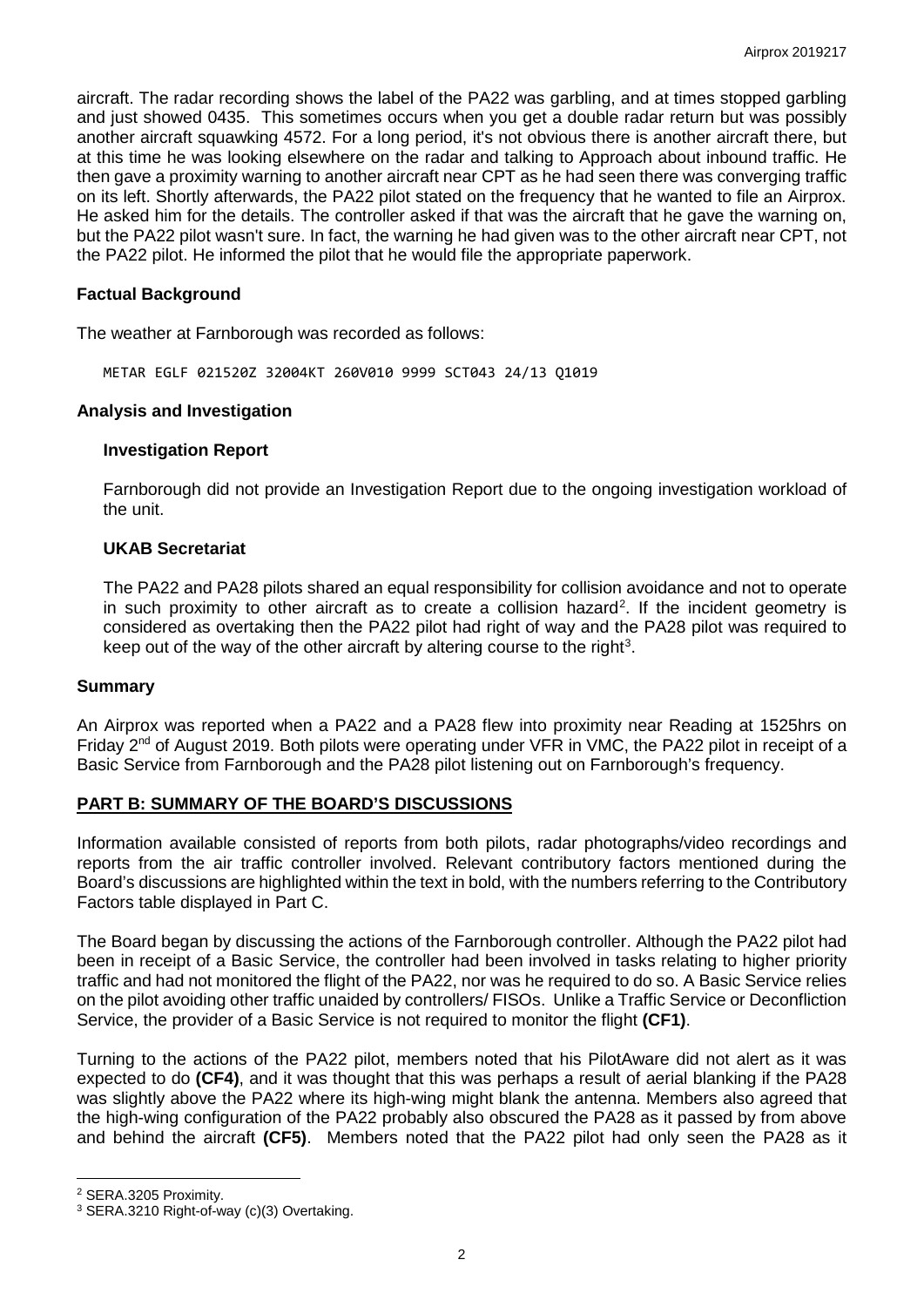descended and pulled ahead slightly to his left, and by the time he had reacted (by descending and turning right), it was already probably past CPA and so the PA22 pilot's avoiding action probably had no material effect on the separation at CPA **(CF6)**.

The Board then turned to the actions of the PA28 pilot. He was above the PA22 as he descended, and members agreed that the PA22 was probably obscured due to the low-wing configuration of the PA28 **(CF5)** which is likely why he did not see the PA22 at all. The PA28 pilot reported that he had been 'Listening out' on the Farnborough frequency [UKAB note: the PA28 pilot subsequently said that he listens out on the Farnborough frequency when VMC to avoid placing unnecessary demands on the busy LARS environment]. GA members with instructional experience understood the reasons for only listening out but thought that, on balance in this busy part of airspace, he would have been better served by seeking at least a Basic Service, which would have provided more information to other airspace users **(CP3)**. That being said, a GA member had been informed that the PA22 pilot had subsequently commented about having to wait for a gap in transmissions before establishing a service with Farnborough and this demonstrated how busy the frequency was at the time. On balance, the Board reiterated the paucity of situational awareness that pilots would receive (and provide) when just listening out, and members urged pilots only to do so when circumstances conspired against seeking even just a Basic Service **(CF2)**.

Turning to the risk, members agreed that the PA22 pilot didn't see the other aircraft until after CPA and the PA28 pilot didn't see the PA22 at all. Allied to the fact that neither pilot had any information on the other aircraft to increase their situational awareness; that the PA22 pilot had reported a separation of only 20m; and that the radar derived separation was 0ft vertically and <0.1nm horizontally, the Board agreed that there had been a serious risk of collision that had only been prevented by providence: Risk Category A.

# **PART C: ASSESSMENT OF CONTRIBUTORY FACTOR(S) AND RISK**

|           | 2019217                                                        |                                            |                                                                     |  |  |
|-----------|----------------------------------------------------------------|--------------------------------------------|---------------------------------------------------------------------|--|--|
| <b>CF</b> | <b>Factor</b>                                                  | <b>Description</b>                         | Amplification                                                       |  |  |
|           | <b>Ground Elements</b>                                         |                                            |                                                                     |  |  |
|           | • Situational Awareness and Action                             |                                            |                                                                     |  |  |
| 1         | Contextual                                                     | • Situational Awareness and Sensory Events | Not required to monitor the aircraft under the agreed<br>service    |  |  |
|           | <b>Flight Elements</b>                                         |                                            |                                                                     |  |  |
|           | <b>• Tactical Planning and Execution</b>                       |                                            |                                                                     |  |  |
| 2         | <b>Human Factors</b>                                           | • Communications by Flight Crew with ANS   | Appropriate ATS not requested by pilot                              |  |  |
|           | • Situational Awareness of the Conflicting Aircraft and Action |                                            |                                                                     |  |  |
| 3         | Contextual                                                     | • Situational Awareness and Sensory Events | Generic, late, no or incorrect Situational Awareness                |  |  |
|           | • Electronic Warning System Operation and Compliance           |                                            |                                                                     |  |  |
| 4         | Technical                                                      | • ACAS/TCAS System Failure                 | CWS did not alert as expected                                       |  |  |
|           | • See and Avoid                                                |                                            |                                                                     |  |  |
| 5         | Contextual                                                     | • Poor Visibility Encounter                | One or both aircraft were obscured from the other                   |  |  |
| 6         | <b>Human Factors</b>                                           | • Monitoring of Other Aircraft             | Non-sighting or effectively a non-sighting by one or<br>both pilots |  |  |

Contributory Factor(s):

Degree of Risk: A.